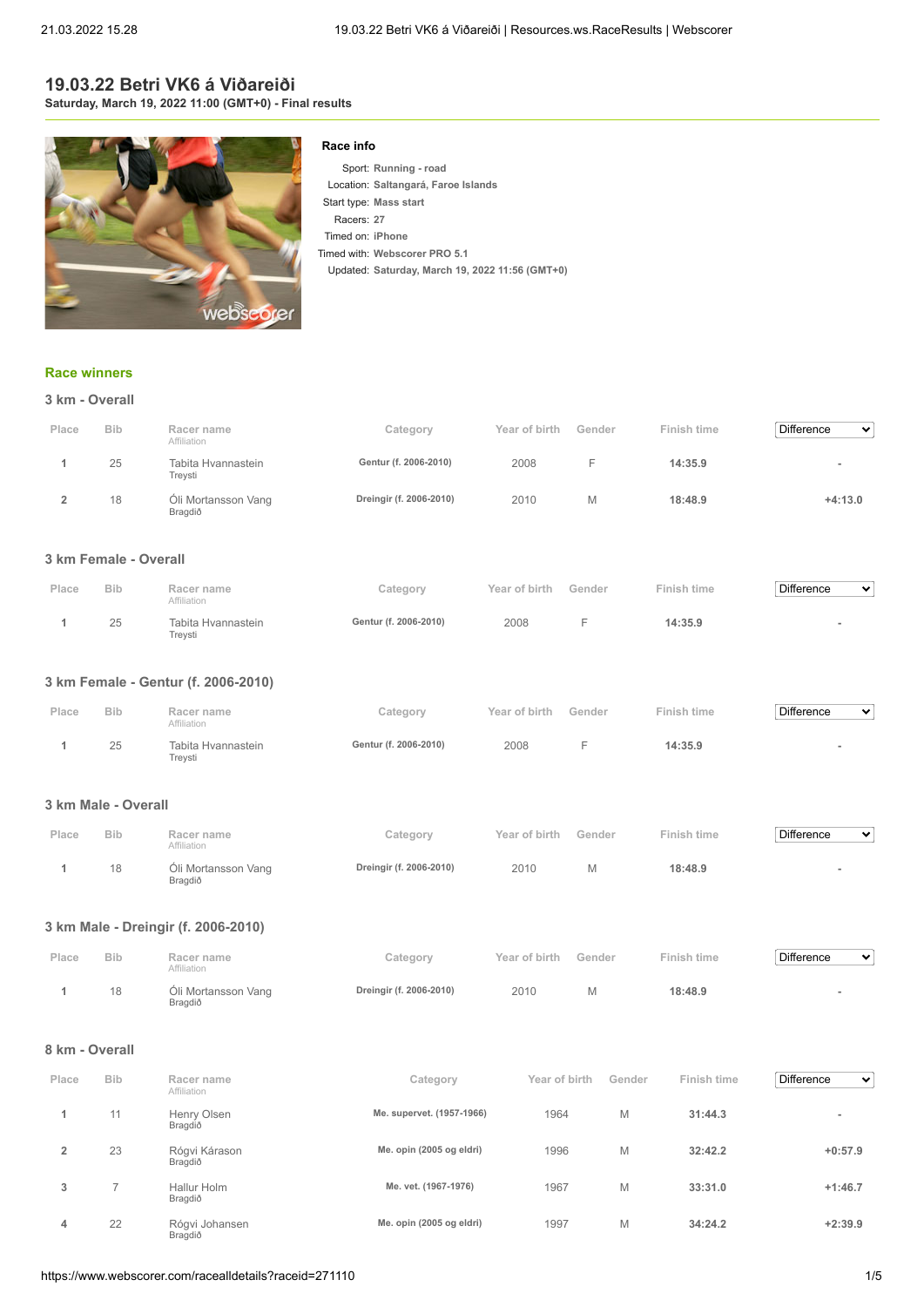| Place          | <b>Bib</b>          | Racer name<br>Affiliation             | Category                         | Year of birth | Gender | Finish time | Difference<br>$\checkmark$ |
|----------------|---------------------|---------------------------------------|----------------------------------|---------------|--------|-------------|----------------------------|
| 5              | 10                  | Heini Gregersen<br>Treysti            | Me. supervet. (1957-1966)        | 1964          | M      | 34:28.1     | $+2:43.8$                  |
| 6              | 13                  | Ingi Johannessen<br>Roysnið           | Mansungl. (2001-2005)            | 2002          | M      | 35:01.3     | $+3:17.0$                  |
| $\overline{7}$ | 16                  | Maria Biskopstø<br>Treysti            | Kvinnuungl. (2001-2005)          | 2002          | F      | 35:44.4     | $+4:00.1$                  |
| 8              | $\overline{2}$      | Arnfinn Johannessen<br>Roysnið        | Me. supervet. (1957-1966)        | 1965          | M      | 36:23.4     | $+4:39.1$                  |
| 9              | 29                  | Rebekka Fuglø Poulsen<br>Treysti      | Kv. opin (2005 og eldri)         | 1993          | F      | 36:34.7     | $+4:50.4$                  |
| 10             | 17                  | Markus Hvannastein<br>Treysti         | Me. opin (2005 og eldri)         | 1984          | M      | 36:55.9     | $+5:11.6$                  |
| 11             | 27                  | Vibeka Eihilt Sivertsen<br>Treysti    | Kvinnuungl. (2001-2005)          | 2005          | F      | 37:30.7     | $+5:46.4$                  |
| 12             | $\mathbf{1}$        | Ann Thomsen<br>Bragdið                | Kv. supervet. (1957-1966)        | 1966          | F      | 38:01.9     | $+6:17.6$                  |
| 13             | 28                  | Regin Thomsen<br>Roysnið              | Me. vet. (1967-1976)             | 1976          | M      | 39:09.0     | $+7:24.7$                  |
| 14             | 3                   | Borgar Juliusson Biskopstø<br>Treysti | Me. supervet. (1957-1966)        | 1962          | M      | 39:57.3     | $+8:13.0$                  |
| 15             | $\overline{4}$      | David Reinert Hansen<br>Roysnið       | Me. supervet. (1957-1966)        | 1960          | M      | 40:31.8     | $+8:47.5$                  |
| 16             | 8                   | Hans Ellefsen<br>Bragdið              | Me. vet. (1967-1976)             | 1973          | M      | 40:42.3     | $+8:58.0$                  |
| 17             | 21                  | Rikke Madsen<br>Bragdið               | Kv. opin (2005 og eldri)         | 1997          | F      | 41:03.9     | $+9:19.6$                  |
| 18             | 24                  | Súni Kristiansen<br>Roysnið           | Me. ultravet. (f.1956 ella fyrr) | 1956          | M      | 42:14.3     | $+10:30.0$                 |
| 19             | $\mathcal{G}% _{0}$ | Heidi Óluvá Jógvansdóttir<br>Bragdið  | Kv. vet. (1967-1976)             | 1972          | F      | 42:54.4     | $+11:10.1$                 |
| 20             | 15                  | Karin Kirke Petersen<br>Treysti       | Kv. supervet. (1957-1966)        | 1964          | F      | 44:19.7     | $+12:35.4$                 |
| 21             | 19                  | Óluva Hvannastein<br>Treysti          | Kv. opin (2005 og eldri)         | 1984          | F      | 45:26.8     | $+13:42.5$                 |
| 22             | 5                   | Elisabeth Larsen<br>Bragdið           | Kv. vet. (1967-1976)             | 1968          | F      | 45:35.8     | $+13:51.5$                 |
| 23             | 6                   | Elisabeth Rasmussen<br>Bragdið        | Kv. supervet. (1957-1966)        | 1959          | F      | 47:44.2     | $+15:59.9$                 |
| 24             | 14                  | Jóhanna Vang<br>Bragdið               | Kv. supervet. (1957-1966)        | 1964          | F      | 49:34.1     | $+17:49.8$                 |
| 25             | 26                  | Una højsted<br>Bragdið                | Kv. supervet. (1957-1966)        | 1961          | F      | 50:35.2     | $+18:50.9$                 |

# **8 km Female - Overall**

| Place          | <b>Bib</b>     | Racer name<br>Affiliation            | Category                  | Year of birth | Gender | Finish time | Difference<br>$\checkmark$ |
|----------------|----------------|--------------------------------------|---------------------------|---------------|--------|-------------|----------------------------|
| 1              | 16             | Maria Biskopstø<br>Treysti           | Kvinnuungl. (2001-2005)   | 2002          | F      | 35:44.4     |                            |
| $\overline{2}$ | 29             | Rebekka Fuglø Poulsen<br>Treysti     | Kv. opin (2005 og eldri)  | 1993          | F      | 36:34.7     | $+0:50.3$                  |
| 3              | 27             | Vibeka Eihilt Sivertsen<br>Treysti   | Kvinnuungl. (2001-2005)   | 2005          | F      | 37:30.7     | $+1:46.3$                  |
| 4              | $\overline{1}$ | Ann Thomsen<br>Bragdið               | Kv. supervet. (1957-1966) | 1966          | F      | 38:01.9     | $+2:17.5$                  |
| 5              | 21             | Rikke Madsen<br>Bragdið              | Kv. opin (2005 og eldri)  | 1997          | F      | 41:03.9     | $+5:19.5$                  |
| 6              | 9              | Heidi Óluvá Jógvansdóttir<br>Bragdið | Kv. vet. (1967-1976)      | 1972          | F      | 42:54.4     | $+7:10.0$                  |
| $\overline{7}$ | 15             | Karin Kirke Petersen<br>Treysti      | Kv. supervet. (1957-1966) | 1964          | F      | 44:19.7     | $+8:35.3$                  |
| 8              | 19             | Óluva Hvannastein<br>Treysti         | Kv. opin (2005 og eldri)  | 1984          | F      | 45:26.8     | $+9:42.4$                  |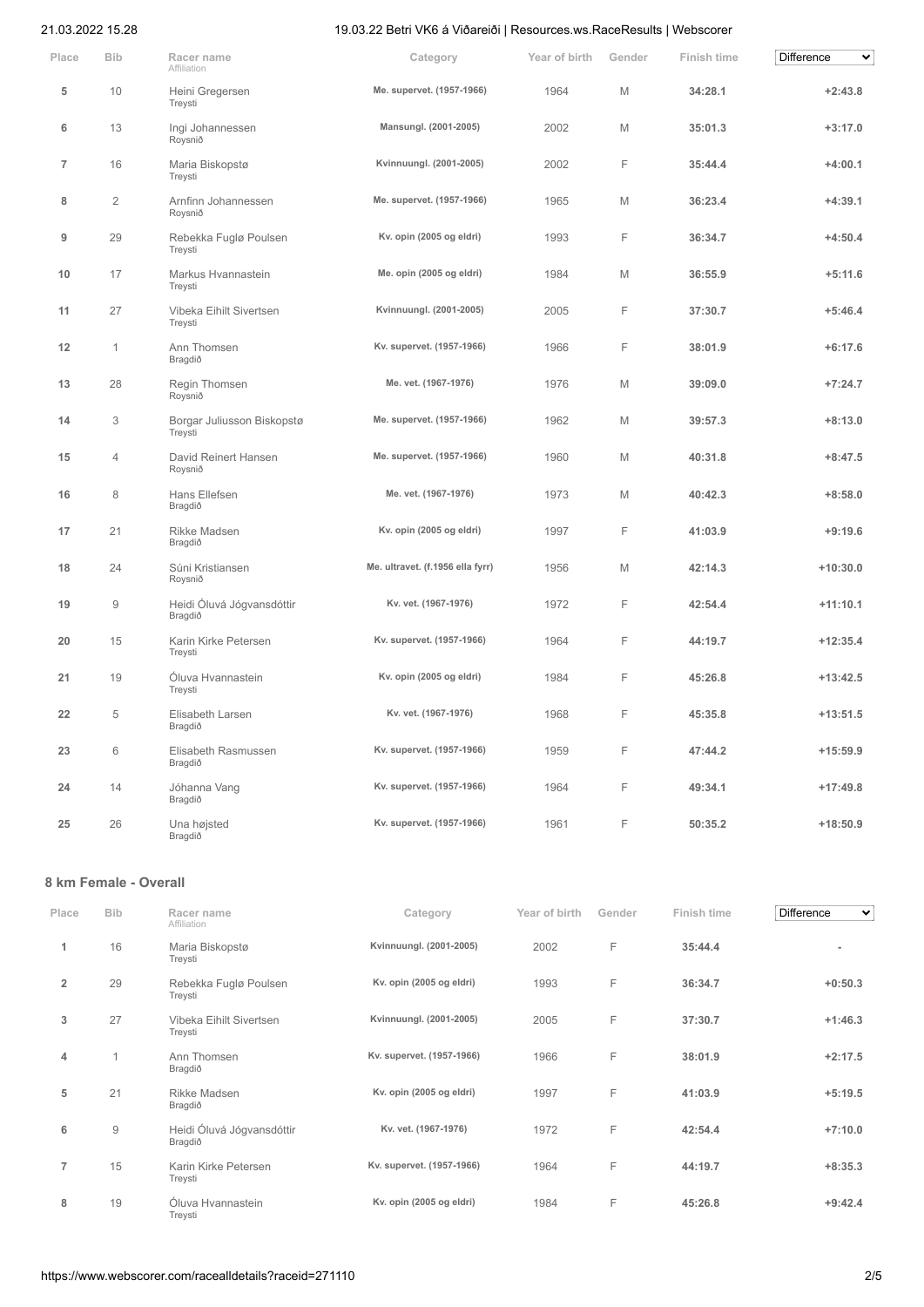| Place | <b>Bib</b> | Racer name<br>Affiliation      | Category                  | Year of birth | Gender | Finish time | <b>Difference</b><br>$\checkmark$ |
|-------|------------|--------------------------------|---------------------------|---------------|--------|-------------|-----------------------------------|
| 9     | 5          | Elisabeth Larsen<br>Bragdið    | Kv. vet. (1967-1976)      | 1968          | F      | 45:35.8     | $+9:51.4$                         |
| 10    | 6          | Elisabeth Rasmussen<br>Bragdið | Kv. supervet. (1957-1966) | 1959          | F      | 47:44.2     | $+11:59.8$                        |
| 11    | 14         | Jóhanna Vang<br>Bragdið        | Kv. supervet. (1957-1966) | 1964          | F      | 49:34.1     | $+13:49.7$                        |
| 12    | 26         | Una højsted<br>Bragdið         | Kv. supervet. (1957-1966) | 1961          | F      | 50:35.2     | $+14:50.8$                        |

## **8 km Female - Kv. opin (2005 og eldri)**

| Place | <b>Bib</b> | Racer name<br>Affiliation        | Category                 | Year of birth | Gender | Finish time | Difference<br>$\checkmark$ |
|-------|------------|----------------------------------|--------------------------|---------------|--------|-------------|----------------------------|
|       | 29         | Rebekka Fuglø Poulsen<br>Treysti | Kv. opin (2005 og eldri) | 1993          | н.     | 36:34.7     | $\overline{\phantom{a}}$   |
|       | 21         | Rikke Madsen<br>Bragdið          | Kv. opin (2005 og eldri) | 1997          | н.     | 41:03.9     | $+4:29.2$                  |
|       | 19         | Óluva Hvannastein<br>Treysti     | Kv. opin (2005 og eldri) | 1984          | н.     | 45:26.8     | $+8:52.1$                  |

## **8 km Female - Kv. supervet. (1957-1966)**

| Place          | <b>Bib</b> | Racer name<br>Affiliation       | Category                  | Year of birth | Gender | Finish time | <b>Difference</b><br>$\checkmark$ |
|----------------|------------|---------------------------------|---------------------------|---------------|--------|-------------|-----------------------------------|
| 1              |            | Ann Thomsen<br>Bragdið          | Kv. supervet. (1957-1966) | 1966          | F      | 38:01.9     | $\overline{\phantom{a}}$          |
| $\overline{2}$ | 15         | Karin Kirke Petersen<br>Treysti | Kv. supervet. (1957-1966) | 1964          | F      | 44:19.7     | $+6:17.8$                         |
| 3              | 6          | Elisabeth Rasmussen<br>Bragdið  | Kv. supervet. (1957-1966) | 1959          | F      | 47:44.2     | $+9:42.3$                         |
| 4              | 14         | Jóhanna Vang<br>Bragdið         | Kv. supervet. (1957-1966) | 1964          | F      | 49:34.1     | $+11:32.2$                        |
| 5              | 26         | Una højsted<br>Bragdið          | Kv. supervet. (1957-1966) | 1961          | F      | 50:35.2     | $+12:33.3$                        |

# **8 km Female - Kv. vet. (1967-1976)**

| Place | <b>Bib</b>   | Racer name<br>Affiliation            | Category             | Year of birth | Gender | Finish time | <b>Difference</b><br>$\checkmark$ |
|-------|--------------|--------------------------------------|----------------------|---------------|--------|-------------|-----------------------------------|
|       | 9            | Heidi Óluvá Jógvansdóttir<br>Bragdið | Kv. vet. (1967-1976) | 1972          |        | 42:54.4     |                                   |
|       | <sub>5</sub> | Elisabeth Larsen<br>Bragdið          | Kv. vet. (1967-1976) | 1968          |        | 45:35.8     | $+2:41.4$                         |

# **8 km Female - Kvinnuungl. (2001-2005)**

| Place | <b>Bib</b> | Racer name<br>Affiliation          | Category                | Year of birth | Gender | Finish time | <b>Difference</b><br>$\checkmark$ |
|-------|------------|------------------------------------|-------------------------|---------------|--------|-------------|-----------------------------------|
|       | 16         | Maria Biskopstø<br>Trevsti         | Kvinnuungl. (2001-2005) | 2002          |        | 35:44.4     |                                   |
|       | 27         | Vibeka Eihilt Sivertsen<br>Trevsti | Kvinnuungl. (2001-2005) | 2005          |        | 37:30.7     | $+1:46.3$                         |

## **8 km Male - Overall**

| Place          | <b>Bib</b> | Racer name<br>Affiliation | Category                  | Year of birth | Gender | Finish time | <b>Difference</b><br>$\checkmark$ |
|----------------|------------|---------------------------|---------------------------|---------------|--------|-------------|-----------------------------------|
|                | 11         | Henry Olsen<br>Bragdið    | Me. supervet. (1957-1966) | 1964          | M      | 31:44.3     | $\overline{\phantom{a}}$          |
| $\overline{2}$ | 23         | Rógvi Kárason<br>Bragdið  | Me. opin (2005 og eldri)  | 1996          | M      | 32:42.2     | $+0:57.9$                         |
| 3              |            | Hallur Holm<br>Bragdið    | Me. vet. (1967-1976)      | 1967          | M      | 33:31.0     | $+1:46.7$                         |
| 4              | 22         | Rógvi Johansen<br>Bragdið | Me. opin (2005 og eldri)  | 1997          | M      | 34:24.2     | $+2:39.9$                         |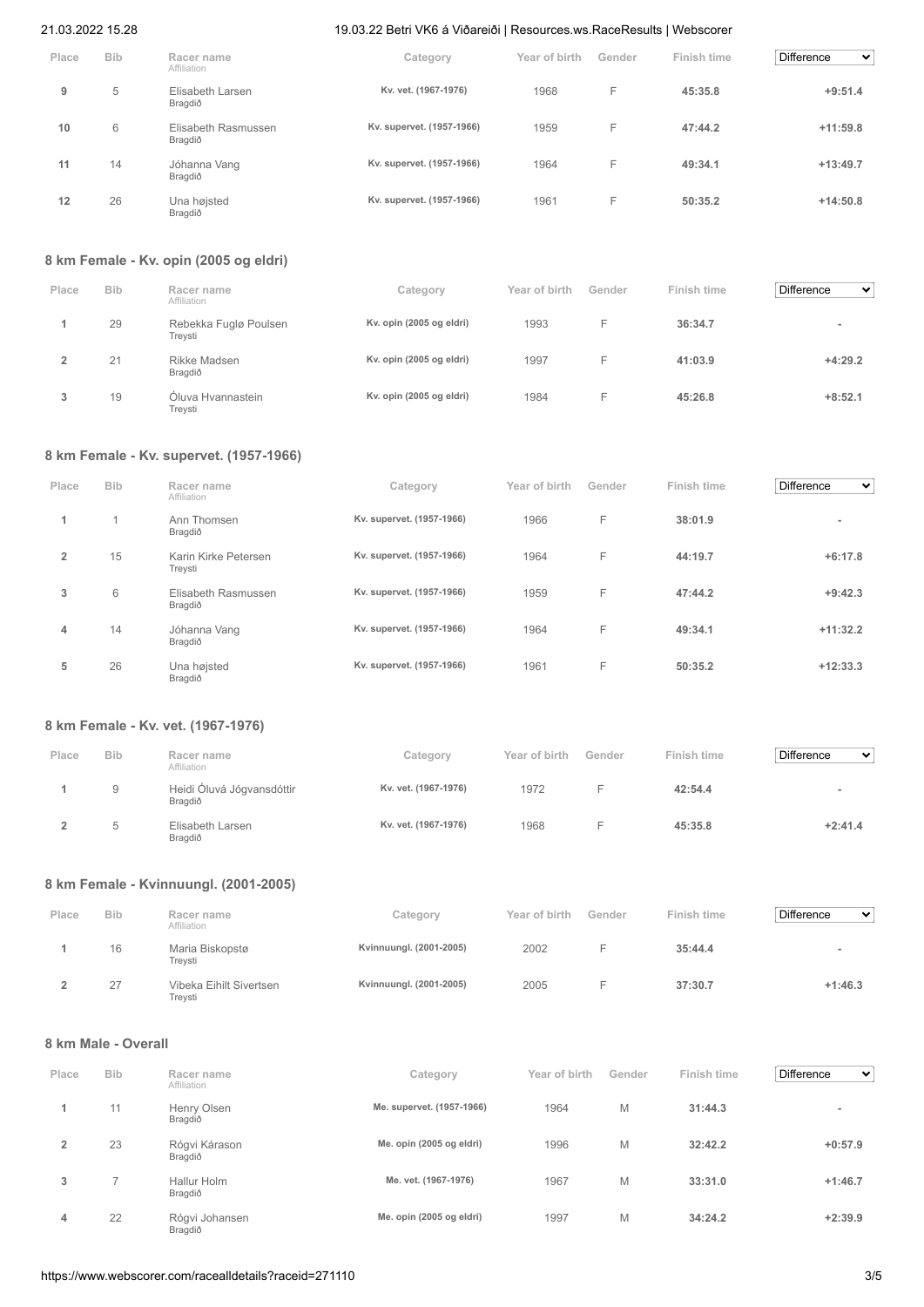| Place          | <b>Bib</b>     | Racer name<br>Affiliation             | Category                         | Year of birth | Gender | Finish time | <b>Difference</b><br>$\checkmark$ |
|----------------|----------------|---------------------------------------|----------------------------------|---------------|--------|-------------|-----------------------------------|
| 5              | 10             | Heini Gregersen<br>Treysti            | Me. supervet. (1957-1966)        | 1964          | M      | 34:28.1     | $+2:43.8$                         |
| 6              | 13             | Ingi Johannessen<br>Roysnið           | Mansungl. (2001-2005)            | 2002          | M      | 35:01.3     | $+3:17.0$                         |
| $\overline{7}$ | $\overline{2}$ | Arnfinn Johannessen<br>Roysnið        | Me. supervet. (1957-1966)        | 1965          | M      | 36:23.4     | $+4:39.1$                         |
| 8              | 17             | Markus Hvannastein<br>Treysti         | Me. opin (2005 og eldri)         | 1984          | M      | 36:55.9     | $+5:11.6$                         |
| 9              | 28             | Regin Thomsen<br>Roysnið              | Me. vet. (1967-1976)             | 1976          | M      | 39:09.0     | $+7:24.7$                         |
| 10             | 3              | Borgar Juliusson Biskopstø<br>Treysti | Me. supervet. (1957-1966)        | 1962          | M      | 39:57.3     | $+8:13.0$                         |
| 11             | 4              | David Reinert Hansen<br>Roysnið       | Me. supervet. (1957-1966)        | 1960          | M      | 40:31.8     | $+8:47.5$                         |
| 12             | 8              | Hans Ellefsen<br>Bragdið              | Me. vet. (1967-1976)             | 1973          | M      | 40:42.3     | $+8:58.0$                         |
| 13             | 24             | Súni Kristiansen<br>Roysnið           | Me. ultravet. (f.1956 ella fyrr) | 1956          | M      | 42:14.3     | $+10:30.0$                        |

## **8 km Male - Mansungl. (2001-2005)**

| Place | <b>Bib</b> | Racer name<br>Affiliation   | Category              | Year of birth | Gender | Finish time | Difference<br>$\mathbf{v}$ |
|-------|------------|-----------------------------|-----------------------|---------------|--------|-------------|----------------------------|
|       |            | Ingi Johannessen<br>Rovsnið | Mansungl. (2001-2005) | 2002          |        | 35:01.3     |                            |

# **8 km Male - Me. opin (2005 og eldri)**

| Place | <b>Bib</b> | Racer name<br>Affiliation     | Category                 | Year of birth | Gender | Finish time | <b>Difference</b><br>$\mathbf{v}$ |
|-------|------------|-------------------------------|--------------------------|---------------|--------|-------------|-----------------------------------|
|       | 23         | Rógvi Kárason<br>Bragdið      | Me. opin (2005 og eldri) | 1996          | M      | 32:42.2     |                                   |
|       | 22         | Rógvi Johansen<br>Bragdið     | Me. opin (2005 og eldri) | 1997          | M      | 34:24.2     | $+1:42.0$                         |
| 3     | 17         | Markus Hvannastein<br>Treysti | Me. opin (2005 og eldri) | 1984          | M      | 36:55.9     | $+4:13.7$                         |

## **8 km Male - Me. supervet. (1957-1966)**

| Place          | <b>Bib</b>     | Racer name<br>Affiliation             | Category                  | Year of birth | Gender | Finish time | <b>Difference</b><br>$\checkmark$ |
|----------------|----------------|---------------------------------------|---------------------------|---------------|--------|-------------|-----------------------------------|
|                | 11             | Henry Olsen<br>Bragdið                | Me. supervet. (1957-1966) | 1964          | M      | 31:44.3     | $\overline{\phantom{a}}$          |
| $\overline{2}$ | 10             | Heini Gregersen<br>Treysti            | Me. supervet. (1957-1966) | 1964          | M      | 34:28.1     | $+2:43.8$                         |
| 3              | 2              | Arnfinn Johannessen<br>Roysnið        | Me. supervet. (1957-1966) | 1965          | M      | 36:23.4     | $+4:39.1$                         |
| 4              | 3              | Borgar Juliusson Biskopstø<br>Treysti | Me. supervet. (1957-1966) | 1962          | M      | 39:57.3     | $+8:13.0$                         |
| 5              | $\overline{4}$ | David Reinert Hansen<br>Roysnið       | Me. supervet. (1957-1966) | 1960          | M      | 40:31.8     | $+8:47.5$                         |

## **8 km Male - Me. ultravet. (f.1956 ella fyrr)**

| Place | <b>Bib</b> | Racer name<br>Affiliation   | Category                         | Year of birth | Gender | Finish time | Difference<br>$\checkmark$ |
|-------|------------|-----------------------------|----------------------------------|---------------|--------|-------------|----------------------------|
|       | 24         | Súni Kristiansen<br>Rovsnið | Me. ultravet. (f.1956 ella fyrr) | 1956          | M      | 42:14.3     |                            |

## **8 km Male - Me. vet. (1967-1976)**

| Place | <b>Bib</b> | Racer name<br>Affiliation | Category             | Year of birth | Gender | Finish time | <b>Difference</b><br>$\checkmark$ |
|-------|------------|---------------------------|----------------------|---------------|--------|-------------|-----------------------------------|
|       |            | Hallur Holm<br>Bragdið    | Me. vet. (1967-1976) | 1967          |        | 33:31.0     |                                   |